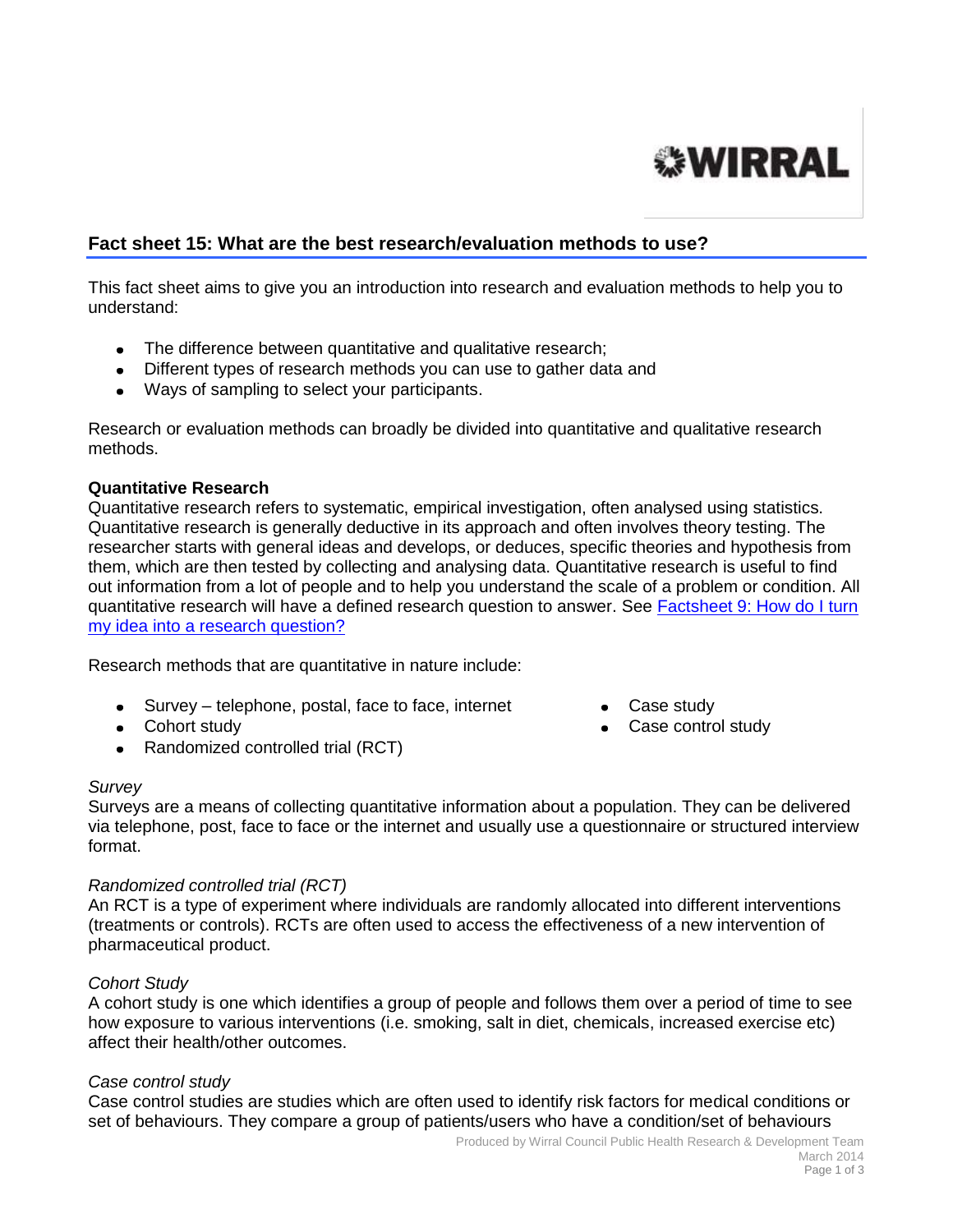with a group of patients/users that do not, and looks back, retrospectively, in time to see how the characteristics of the two groups differ.

### *Case study*

A case study is an in depth, longitudinal examination of a single instance or event: a case, in an attempt to gain an understanding of why the instance happened as it did.

#### **Qualitative Research**

Qualitative research seeks to understand concepts, giving value to the experiences and views of participants. It seeks to explore why, what and how, rather than how many. Qualitative research is explorative and aims to produce rich, in-depth data. It tends to be more flexible and interactive than quantitative research and so can be beneficial when working with hard to reach groups.

Research methods that are qualitative in nature include:

- Interviews
- Focus Groups
- Case study
- Drawing/photography/writing diaries
- Action research

#### *Depth Interviews*

Interviews can be conducted one to one, with two (paired depths) or three (triads) people. These are usually a good means of asking people about sensitive topics. Interviews can be structured (following a prescriptive list of questions), semi structured or unstructured. Unstructured interviews often allow the interviewee to freely discuss the topic with little input or interruption from the interviewer. This technique is also often used for case studies (see below).

#### *Focus Groups*

A focus group usually involves gathering a group of about 8 to 10 individuals to share their views, opinions, perceptions on a topic. A moderator will facilitate the discussion to ensure that the group stays on topic and everybody has the opportunity to be involved. Focus groups are a good way of generating discussion around a topic.

#### *Case study*

Unlike a quantitative case study which may record number of appointments, treatment doses or occurrences or episodes of ill health, a qualitative case study is likely to consider in detail a person's experiences of, for example, a condition, illness, treatment etc. Often the questioning technique used is open and led by the participant.

#### *Drawing/photography/writing diaries*

This technique can be used to illicit discussion about experiences with groups that can be difficult to engage such as children and young people or when discussing sensitive topics. Drawing and photography can be a fun way of working with people generally and often adds a visual aspect to other qualitative methods. The use of writing diaries can help when exploring patient/user's journeys or tracking people's experiences over time.

#### *Action research*

Action or participatory research is often carried out within and/or by communities, often with the aim of solving a problem or issue that the community is experiencing. It is an excellent way of engaging the participants of research in working together for a common goal for their community. Examples may include coming together to discuss ways of tackling anti-social behaviour or improving relations